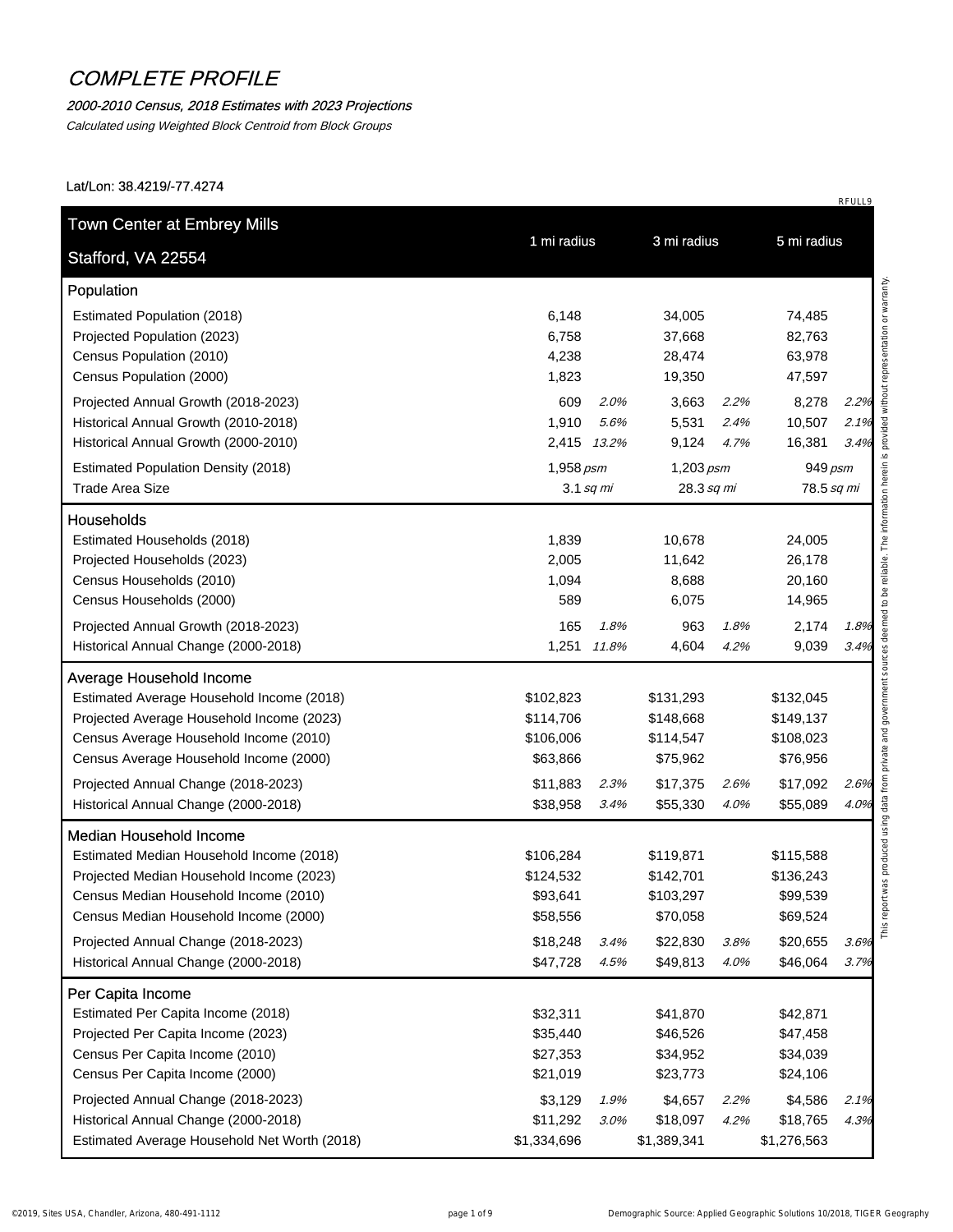### 2000-2010 Census, 2018 Estimates with 2023 Projections

Calculated using Weighted Block Centroid from Block Groups

Lat/Lon: 38.4219/-77.4274

| <b>Race and Ethnicity</b>                     |       |             |              |             |               |       |
|-----------------------------------------------|-------|-------------|--------------|-------------|---------------|-------|
| Total Population (2018)                       | 6,148 |             | 34,005       |             | 74,485        |       |
| White (2018)                                  |       | 3,714 60.4% | 21,446 63.1% |             | 47,490 63.8%  |       |
| Black or African American (2018)              |       | 1,275 20.7% |              | 7,404 21.8% | 15,571        | 20.9% |
| American Indian or Alaska Native (2018)       | 21    | 0.3%        | 155          | 0.5%        | 369           | 0.5%  |
| Asian (2018)                                  | 454   | 7.4%        | 1,617        | 4.8%        | 3,439         | 4.6%  |
| Hawaiian or Pacific Islander (2018)           | 10    | 0.2%        | 40           | 0.1%        | 110           | 0.1%  |
| Other Race (2018)                             | 332   | 5.4%        | 1,493        | 4.4%        | 3,567         | 4.8%  |
| Two or More Races (2018)                      | 343   | 5.6%        | 1,850        | 5.4%        | 3,939         | 5.3%  |
| Population < $18(2018)$                       | 1,557 | 25.3%       |              | 9,214 27.1% | 20,168 27.1%  |       |
| White Not Hispanic                            | 727   | 46.7%       |              | 4,809 52.2% | 10,340 51.3%  |       |
| <b>Black or African American</b>              | 310   | 19.9%       | 1,865        | 20.2%       | 4,027 20.0%   |       |
| Asian                                         | 113   | 7.3%        | 389          | 4.2%        | 812           | 4.0%  |
| Other Race Not Hispanic                       | 115   | 7.4%        | 691          | 7.5%        | 1,606         | 8.0%  |
| Hispanic                                      | 292   | 18.7%       |              | 1,460 15.8% | 3,382 16.8%   |       |
| Not Hispanic or Latino Population (2018)      | 5,121 | 83.3%       | 29,152 85.7% |             | 63,600 85.4%  |       |
| Not Hispanic White                            |       | 3,248 63.4% | 19,213 65.9% |             | 42,347 66.6%  |       |
| Not Hispanic Black or African American        |       | 1,168 22.8% |              | 6,930 23.8% | 14,747 23.2%  |       |
| Not Hispanic American Indian or Alaska Native | 18    | 0.4%        | 122          | 0.4%        | 271           | 0.4%  |
| Not Hispanic Asian                            | 420   | 8.2%        | 1,521        | 5.2%        | 3,292         | 5.2%  |
| Not Hispanic Hawaiian or Pacific Islander     | 9     | 0.2%        | 33           | 0.1%        | 100           | 0.2%  |
| Not Hispanic Other Race                       |       |             | 10           |             | 35            | 0.1%  |
| Not Hispanic Two or More Races                | 257   | 5.0%        | 1,323        | 4.5%        | 2,809         | 4.4%  |
| Hispanic or Latino Population (2018)          | 1,027 | 16.7%       | 4,853        | 14.3%       | 10,885 14.6%  |       |
| <b>Hispanic White</b>                         | 466   | 45.3%       | 2,233        | 46.0%       | 5,144 47.3%   |       |
| Hispanic Black or African American            | 106   | 10.3%       | 474          | 9.8%        | 824           | 7.6%  |
| Hispanic American Indian or Alaska Native     | 3     | 0.3%        | 34           | 0.7%        | 98            | 0.9%  |
| Hispanic Asian                                | 34    | 3.3%        | 96           | 2.0%        | 147           | 1.3%  |
| Hispanic Hawaiian or Pacific Islander         |       |             | 7            | 0.1%        | 10            | 0.1%  |
| <b>Hispanic Other Race</b>                    | 332   | 32.3%       | 1,483        | 30.6%       | 3,532 32.5% E |       |
| Hispanic Two or More Races                    | 86    | 8.4%        |              | 526 10.8%   | 1,130 10.4%   |       |
| Not Hispanic or Latino Population (2010)      | 3,902 | 92.1%       | 25,763 90.5% |             | 56,882 88.9%  |       |
| Hispanic or Latino Population (2010)          | 336   | 7.9%        | 2,711        | 9.5%        | 7,096 11.1%   |       |
| Not Hispanic or Latino Population (2000)      | 1,766 | 96.9%       | 18,419       | 95.2%       | 45,413 95.4%  |       |
| Hispanic or Latino Population (2000)          | 57    | 3.1%        | 931          | 4.8%        | 2,184         | 4.6%  |
| Not Hispanic or Latino Population (2023)      | 5,621 | 83.2%       | 32,227       | 85.6%       | 70,546 85.2%  |       |
| Hispanic or Latino Population (2023)          | 1,137 | 16.8%       |              | 5,440 14.4% | 12,217 14.8%  |       |
| Projected Annual Growth (2018-2023)           | 109   | 2.1%        | 587          | 2.4%        | 1,332 2.4%    |       |
| Historical Annual Growth (2000-2010)          |       | 279 48.6%   |              | 1,780 19.1% | 4,912 22.5%   |       |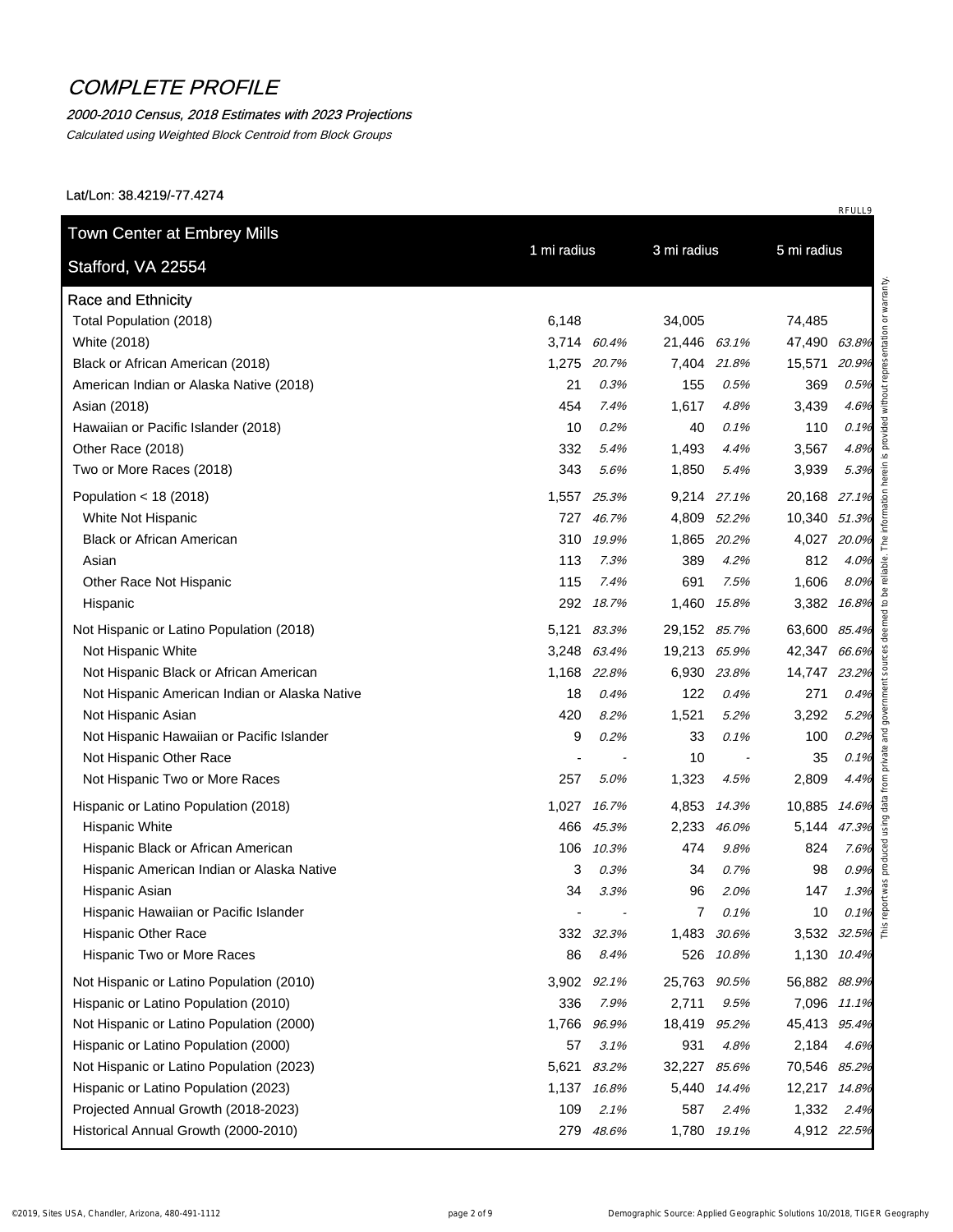### 2000-2010 Census, 2018 Estimates with 2023 Projections

Calculated using Weighted Block Centroid from Block Groups

| Stafford, VA 22554<br><b>Total Age Distribution (2018)</b><br><b>Total Population</b><br>Age Under 5 Years<br>Age 5 to 9 Years<br>Age 10 to 14 Years | 6,148<br>397 |               |                 |              |                 |              |
|------------------------------------------------------------------------------------------------------------------------------------------------------|--------------|---------------|-----------------|--------------|-----------------|--------------|
|                                                                                                                                                      |              |               |                 |              |                 |              |
|                                                                                                                                                      |              |               | 34,005          |              | 74,485          |              |
|                                                                                                                                                      |              | 6.5%          | 2,179           | 6.4%         | 4,931           | 6.6%         |
|                                                                                                                                                      | 423          | 6.9%          | 2,424           | 7.1%         | 5,366           | 7.2%         |
|                                                                                                                                                      | 442          | 7.2%          | 2,784           | 8.2%         | 5,929           | 8.0%         |
| Age 15 to 19 Years                                                                                                                                   | 447          | 7.3%          | 2,668           | 7.8%         | 5,783           | 7.8%         |
| Age 20 to 24 Years                                                                                                                                   | 588          | 9.6%          | 2,758           | 8.1%         | 5,633           | 7.6%         |
| Age 25 to 29 Years                                                                                                                                   | 557          | 9.1%          | 2,447           | 7.2%         | 5,252           | 7.1%         |
| Age 30 to 34 Years                                                                                                                                   | 510          | 8.3%          | 2,343           | 6.9%         | 5,271           | 7.1%         |
| Age 35 to 39 Years                                                                                                                                   | 482          | 7.8%          | 2,446           | 7.2%         | 5,379           | 7.2%         |
| Age 40 to 44 Years                                                                                                                                   | 466          | 7.6%          | 2,569           | 7.6%         | 5,300           | 7.1%         |
| Age 45 to 49 Years                                                                                                                                   | 451          | 7.3%          | 2,704           | 8.0%         | 5,694           | 7.6%         |
| Age 50 to 54 Years                                                                                                                                   | 426          | 6.9%          | 2,719           | 8.0%         | 5,881           | 7.9%         |
| Age 55 to 59 Years                                                                                                                                   | 360          | 5.8%          | 2,246           | 6.6%         | 5,058           | 6.8%         |
| Age 60 to 64 Years                                                                                                                                   | 234          | 3.8%          | 1,508           | 4.4%         | 3,594           | 4.8%         |
| Age 65 to 69 Years                                                                                                                                   | 150          | 2.4%          | 917             | 2.7%         | 2,287           | 3.1%         |
| Age 70 to 74 Years                                                                                                                                   | 89           | 1.4%          | 566             | 1.7%         | 1,442           | 1.9%         |
| Age 75 to 79 Years                                                                                                                                   | 77           | 1.3%          | 393             | 1.2%         | 884             | 1.2%         |
| Age 80 to 84 Years                                                                                                                                   | 23           | 0.4%          | 179             | 0.5%         | 447             | 0.6%         |
| Age 85 Years or Over                                                                                                                                 | 26           | 0.4%          | 156             | 0.5%         | 354             | 0.5%         |
| Median Age                                                                                                                                           | 31.2         |               | 33.2            |              | 33.7            |              |
| Age 19 Years or Less                                                                                                                                 |              | 1,710 27.8%   | 10,054 29.6%    |              | 22,009 29.5%    |              |
| Age 20 to 64 Years                                                                                                                                   |              | 4,073 66.3%   | 21,740 63.9%    |              | 47,062 63.2%    |              |
| Age 65 Years or Over                                                                                                                                 | 365          | 5.9%          | 2,211           | 6.5%         | 5,415 7.3%      |              |
|                                                                                                                                                      |              |               |                 |              |                 |              |
| Female Age Distribution (2018)                                                                                                                       |              |               |                 |              |                 |              |
| Female Population                                                                                                                                    | 2,846<br>187 | 46.3%<br>6.6% | 16,631<br>1,069 | 48.9%        | 37,027<br>2,448 | 49.7%        |
| Age Under 5 Years<br>Age 5 to 9 Years                                                                                                                | 210          | 7.4%          | 1,233           | 6.4%<br>7.4% | 2,667           | 6.6%<br>7.2% |
| Age 10 to 14 Years                                                                                                                                   | 217          | 7.6%          | 1,388           | 8.3%         | 2,908           | 7.9%         |
| Age 15 to 19 Years                                                                                                                                   | 215          | 7.5%          | 1,286           | 7.7%         | 2,812           | 7.6%         |
| Age 20 to 24 Years                                                                                                                                   | 213          | 7.5%          | 1,196           | 7.2%         | 2,569           | 6.9%         |
| Age 25 to 29 Years                                                                                                                                   | 221          | 7.8%          | 1,089           | 6.5%         | 2,517           | 6.8%         |
| Age 30 to 34 Years                                                                                                                                   | 240          | 8.4%          | 1,172           | 7.0%         | 2,729           | 7.4%         |
| Age 35 to 39 Years                                                                                                                                   | 224          | 7.9%          | 1,213           | 7.3%         | 2,699           | 7.3%         |
| Age 40 to 44 Years                                                                                                                                   | 228          | 8.0%          | 1,309           | 7.9%         | 2,765           | 7.5%         |
| Age 45 to 49 Years                                                                                                                                   | 211          | 7.4%          | 1,349           | 8.1%         | 2,892           | 7.8%         |
| Age 50 to 54 Years                                                                                                                                   | 183          | 6.4%          | 1,290           | 7.8%         | 2,876           | 7.8%         |
| Age 55 to 59 Years                                                                                                                                   | 170          | 6.0%          | 1,076           | 6.5%         | 2,425           | 6.5%         |
| Age 60 to 64 Years                                                                                                                                   | 110          | 3.9%          | 716             | 4.3%         | 1,765           | 4.8%         |
| Age 65 to 69 Years                                                                                                                                   | 86           | 3.0%          | 513             | 3.1%         | 1,207           | 3.3%         |
| Age 70 to 74 Years                                                                                                                                   | 49           | 1.7%          | 287             | 1.7%         | 742             | 2.0%         |
| Age 75 to 79 Years                                                                                                                                   | 47           | 1.6%          | 227             | 1.4%         | 500             | 1.3%         |
| Age 80 to 84 Years                                                                                                                                   | 15           | 0.5%          | 103             | 0.6%         | 251             | 0.7%         |
| Age 85 Years or Over                                                                                                                                 | 19           | 0.7%          | 117             | 0.7%         | 256             | 0.7%         |
| Female Median Age                                                                                                                                    | 32.3         |               | 33.8            |              | 34.2            |              |
| Age 19 Years or Less                                                                                                                                 |              | 828 29.1%     |                 | 4,975 29.9%  | 10,834 29.3%    |              |
| Age 20 to 64 Years                                                                                                                                   | 1,801        | 63.3%         | 10,410 62.6%    |              | 23,237 62.8%    |              |
| Age 65 Years or Over                                                                                                                                 | 217          | 7.6%          | 1,246           | 7.5%         | 2,956           | 8.0%         |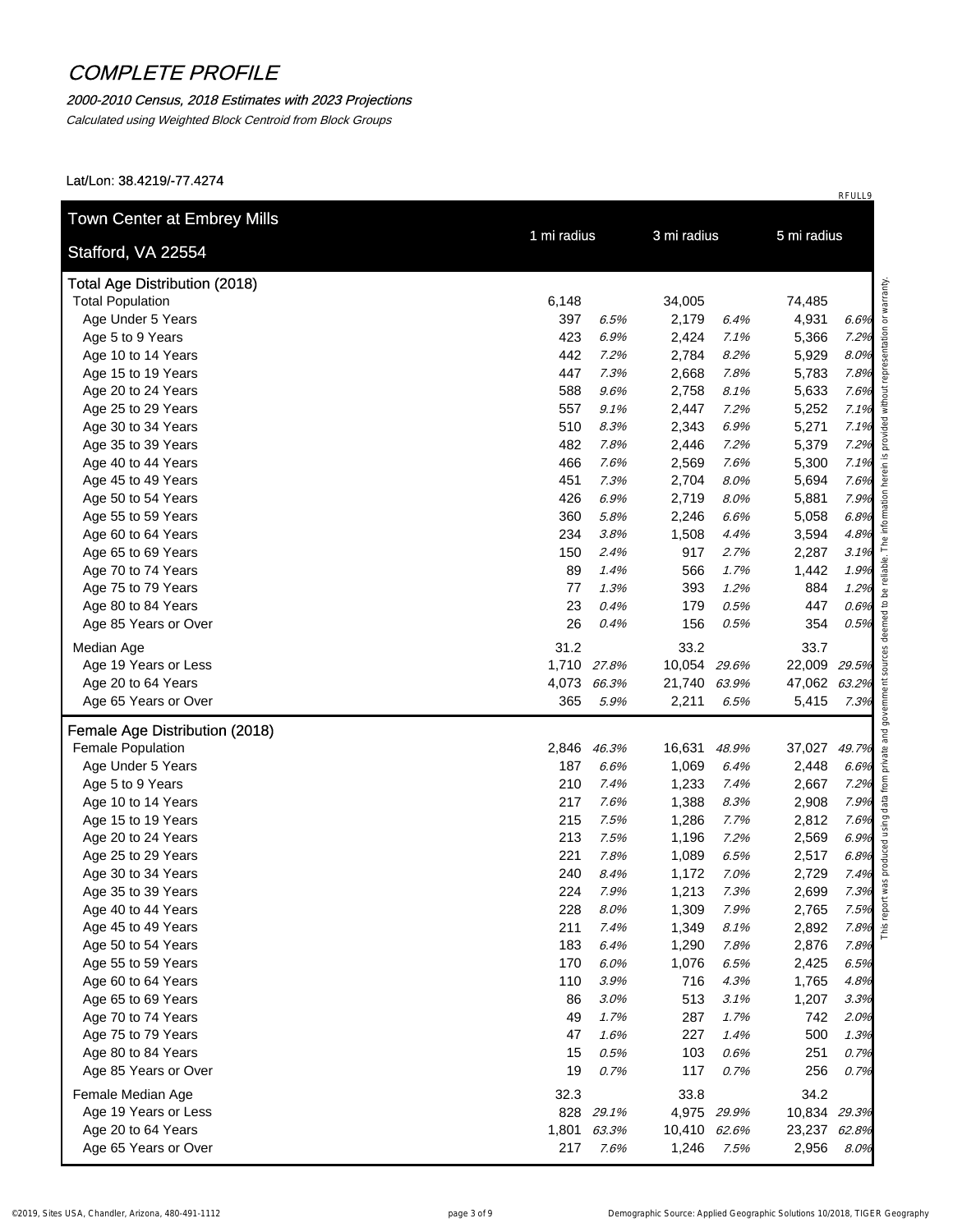### 2000-2010 Census, 2018 Estimates with 2023 Projections

Calculated using Weighted Block Centroid from Block Groups

| Stafford, VA 22554           | 1 mi radius    |           | 3 mi radius<br>5 mi radius |             |              |            |
|------------------------------|----------------|-----------|----------------------------|-------------|--------------|------------|
| Male Age Distribution (2018) |                |           |                            |             |              |            |
| Male Population              | 3,303 53.7%    |           | 17,374 51.1%               |             | 37,458 50.3% |            |
| Age Under 5 Years            | 210            | 6.4%      | 1,110                      | 6.4%        | 2,483        | 6.6%       |
| Age 5 to 9 Years             | 213            | 6.5%      | 1,191                      | 6.9%        | 2,699        | 7.2%       |
| Age 10 to 14 Years           | 226            | 6.8%      | 1,395                      | 8.0%        | 3,021        | 8.1%       |
| Age 15 to 19 Years           | 232            | 7.0%      | 1,382                      | 8.0%        | 2,971        | 7.9%       |
| Age 20 to 24 Years           |                | 375 11.3% | 1,562                      | $9.0\%$     | 3,064        | 8.2%       |
| Age 25 to 29 Years           | 336            | 10.2%     | 1,358                      | 7.8%        | 2,735        | 7.3%       |
| Age 30 to 34 Years           | 269            | 8.2%      | 1,171                      | 6.7%        | 2,542        | 6.8%       |
| Age 35 to 39 Years           | 258            | 7.8%      | 1,233                      | 7.1%        | 2,680        | 7.2%       |
| Age 40 to 44 Years           | 239            | 7.2%      | 1,260                      | 7.3%        | 2,534        | 6.8%       |
| Age 45 to 49 Years           | 240            | 7.3%      | 1,355                      | 7.8%        | 2,802        | 7.5%       |
| Age 50 to 54 Years           | 242            | 7.3%      | 1,429                      | 8.2%        | 3,005        | 8.0%       |
| Age 55 to 59 Years           | 190            | 5.8%      | 1,170                      | 6.7%        | 2,633        | 7.0%       |
| Age 60 to 64 Years           | 124            | 3.8%      | 791                        | 4.6%        | 1,828        | 4.9%       |
| Age 65 to 69 Years           | 64             | 1.9%      | 404                        | 2.3%        | 1,081        | 2.9%       |
| Age 70 to 74 Years           | 40             | 1.2%      | 280                        | 1.6%        | 700          | 1.9%       |
| Age 75 to 79 Years           | 30             | 0.9%      | 166                        | 1.0%        | 384          | 1.0%       |
| Age 80 to 84 Years           | 8              | 0.2%      | 75                         | 0.4%        | 196          | 0.5%       |
| Age 85 Years or Over         | $\overline{7}$ | 0.2%      | 40                         | 0.2%        | 99           | 0.3%       |
| Male Median Age              | 30.3           |           | 32.7                       |             | 33.2         |            |
| Age 19 Years or Less         |                | 882 26.7% |                            | 5,079 29.2% | 11,175 29.8% |            |
| Age 20 to 64 Years           | 2,273 68.8%    |           | 11,330 65.2%               |             | 23,824 63.6% |            |
| Age 65 Years or Over         | 148            | 4.5%      | 965                        | 5.6%        | 2,459        | 6.6%       |
| Males per 100 Females (2018) |                |           |                            |             |              |            |
| <b>Overall Comparison</b>    | 116            |           | 104                        |             | 101          |            |
| Age Under 5 Years            |                | 113 53.0% |                            | 104 51.0%   |              | 101 50.4%  |
| Age 5 to 9 Years             |                | 102 50.4% |                            | 97 49.1%    |              | 101 50.3%  |
| Age 10 to 14 Years           |                | 104 51.1% |                            | 101 50.1%   |              | 104 51.0%  |
| Age 15 to 19 Years           |                | 108 52.0% |                            | 107 51.8%   |              | 106 51.4%  |
| Age 20 to 24 Years           |                | 176 63.7% |                            | 131 56.6%   |              | 119 54.4%  |
| Age 25 to 29 Years           |                | 152 60.4% |                            | 125 55.5%   |              | 109 52.1%  |
| Age 30 to 34 Years           |                | 112 52.9% |                            | 100 50.0%   |              | 93 48.2%   |
| Age 35 to 39 Years           |                | 115 53.4% |                            | 102 50.4%   |              | 99 49.8%   |
| Age 40 to 44 Years           |                | 105 51.1% |                            | 96 49.1%    |              | 92 47.8%   |
| Age 45 to 49 Years           |                | 113 53.1% |                            | 100 50.1%   |              | 97 49.2% £ |
| Age 50 to 54 Years           |                | 132 56.9% |                            | 111 52.6%   |              | 104 51.1%  |
| Age 55 to 59 Years           |                | 112 52.8% |                            | 109 52.1%   |              | 109 52.1%  |
| Age 60 to 64 Years           |                | 113 53.1% |                            | 110 52.5%   |              | 104 50.9%  |
| Age 65 to 69 Years           |                | 74 42.4%  |                            | 79 44.1%    |              | 90 47.2%   |
| Age 70 to 74 Years           |                | 80 44.4%  |                            | 98 49.4%    |              | 94 48.5%   |
| Age 75 to 79 Years           |                | 65 39.4%  |                            | 73 42.3%    |              | 77 43.4%   |
| Age 80 to 84 Years           |                | 54 35.2%  |                            | 73 42.1%    |              | 78 43.8%   |
| Age 85 Years or Over         |                | 35 25.7%  |                            | 34 25.4%    |              | 39 27.8%   |
| Age 19 Years or Less         |                | 107 51.6% |                            | 102 50.5%   |              | 103 50.8%  |
| Age 20 to 39 Years           |                | 138 57.9% |                            | 114 53.3%   |              | 105 51.2%  |
|                              |                |           |                            | 105 51.1%   |              | 101 50.2%  |
| Age 40 to 64 Years           | 115 53.4%      |           |                            |             |              |            |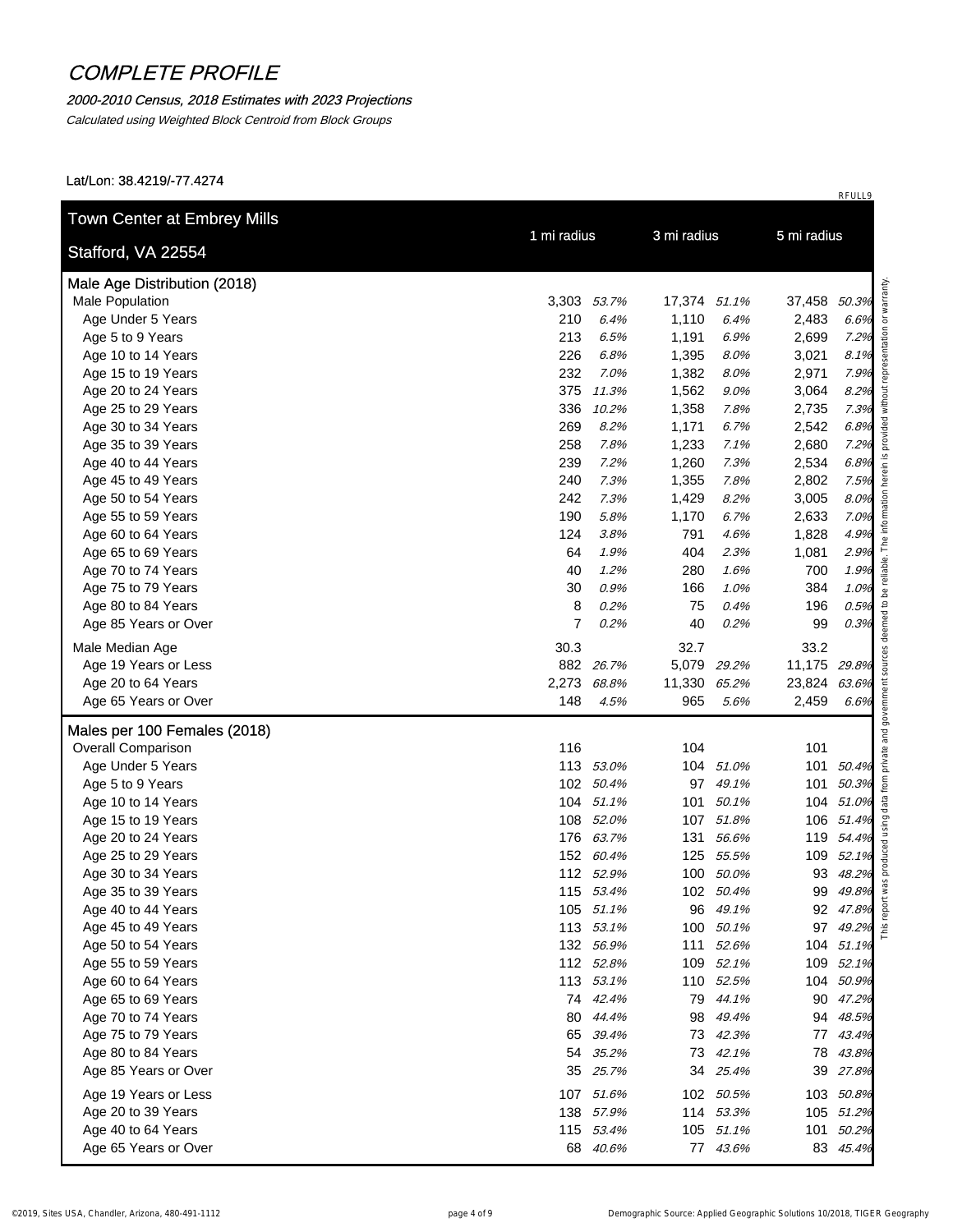#### 2000-2010 Census, 2018 Estimates with 2023 Projections

Calculated using Weighted Block Centroid from Block Groups

Lat/Lon: 38.4219/-77.4274

| Stafford, VA 22554                           | 1 mi radius |             | 3 mi radius  |             | 5 mi radius  |       |  |
|----------------------------------------------|-------------|-------------|--------------|-------------|--------------|-------|--|
| Household Type (2018)                        |             |             |              |             |              |       |  |
| <b>Total Households</b>                      | 1,839       |             | 10,678       |             | 24,005       |       |  |
| Households with Children                     |             | 886 48.2%   |              | 5,077 47.5% | 11,269 46.9% |       |  |
| Average Household Size                       | 3.0         |             | 3.1          |             | 3.0          |       |  |
| Household Density per Square Mile            | 586         |             | 378          |             | 306          |       |  |
| <b>Population Family</b>                     | 4,976       | 80.9%       | 29,856 87.8% |             | 66,861       | 89.8% |  |
| <b>Population Non-Family</b>                 | 583         | 9.5%        | 2,803        | 8.2%        | 6,156        | 8.3%  |  |
| <b>Population Group Quarters</b>             | 589         | 9.6%        | 1,347        | 4.0%        | 1,468        | 2.0%  |  |
| Family Households                            | 1,410 76.6% |             | 8,589        | 80.4%       | 19,410 80.9% |       |  |
| <b>Married Couple Households</b>             | 1,117 79.3% |             | 6,983 81.3%  |             | 15,629 80.5% |       |  |
| <b>Other Family Households</b>               |             | 293 20.7%   |              | 1,607 18.7% | 3,782 19.5%  |       |  |
| Family Households with Children              |             | 872 61.8%   | 5,019        | 58.4%       | 11,158 57.5% |       |  |
| Married Couple with Children                 |             | 645 74.0%   | 3,828 76.3%  |             | 8,399 75.3%  |       |  |
| Other Family Households with Children        |             | 227 26.0%   |              | 1,191 23.7% | 2,759 24.7%  |       |  |
| Family Households No Children                |             | 538 38.2%   |              | 3,570 41.6% | 8,252 42.5%  |       |  |
| Married Couple No Children                   |             | 472 87.8%   |              | 3,155 88.4% | 7,230 87.6%  |       |  |
| Other Family Households No Children          | 66          | 12.2%       |              | 416 11.6%   | 1,022 12.4%  |       |  |
| Non-Family Households                        | 430         | 23.4%       | 2.089        | 19.6%       | 4,594 19.1%  |       |  |
| Non-Family Households with Children          | 14          | 3.4%        | 58           | 2.8%        | 111          | 2.4%  |  |
| Non-Family Households No Children            | 415         | 96.6%       |              | 2,031 97.2% | 4,483 97.6%  |       |  |
| Average Family Household Size                | 3.5         |             | 3.5          |             | 3.4          |       |  |
| Average Family Income                        | \$122,527   |             | \$147,563    |             | \$144,874    |       |  |
| Median Family Income                         | \$132,015   |             | \$138,201    |             | \$129,395    |       |  |
| Average Non-Family Household Size            | 1.4         |             | 1.3          |             | 1.3          |       |  |
| Marital Status (2018)                        |             |             |              |             |              |       |  |
| Population Age 15 Years or Over              | 4,886       |             | 26,619       |             | 58,260       |       |  |
| <b>Never Married</b>                         | 1,646 33.7% |             |              | 7,456 28.0% | 16,370 28.1% |       |  |
| <b>Currently Married</b>                     | 2,316 47.4% |             | 14,439 54.2% |             | 31,359 53.8% |       |  |
| <b>Previously Married</b>                    | 924         | 18.9%       |              | 4,723 17.7% | 10,531 18.1% |       |  |
| Separated                                    |             | 369 39.9%   | 1,513 32.0%  |             | 3,027 28.7%  |       |  |
| Widowed                                      |             | 152 16.5%   |              | 797 16.9%   | 1,926 18.3%  |       |  |
| Divorced                                     |             | 403 43.6%   |              | 2,414 51.1% | 5,579 53.0%  |       |  |
| <b>Educational Attainment (2018)</b>         |             |             |              |             |              |       |  |
| Adult Population Age 25 Years or Over        | 3,851       |             | 21,193       |             | 46,844       |       |  |
| Elementary (Grade Level 0 to 8)              | 176         | 4.6%        | 469          | 2.2%        | 1,035        | 2.2%  |  |
| Some High School (Grade Level 9 to 11)       | 229         | 5.9%        | 876          | 4.1%        | 1,611        | 3.4%  |  |
| <b>High School Graduate</b>                  | 730         | 18.9%       |              | 4,165 19.7% | 9,975 21.3%  |       |  |
| Some College                                 |             | 835 21.7%   |              | 4,449 21.0% | 10,116 21.6% |       |  |
| Associate Degree Only                        | 358         | 9.3%        | 2,087        | 9.8%        | 4,887 10.4%  |       |  |
| <b>Bachelor Degree Only</b>                  |             | 831 21.6%   |              | 4,972 23.5% | 10,711 22.9% |       |  |
| <b>Graduate Degree</b>                       |             | 692 18.0%   |              | 4,175 19.7% | 8,508 18.2%  |       |  |
| Any College (Some College or Higher)         | 2,717 70.6% |             | 15,683 74.0% |             | 34,222 73.1% |       |  |
| College Degree + (Bachelor Degree or Higher) |             | 1,523 39.6% |              | 9,147 43.2% | 19,219 41.0% |       |  |
|                                              |             |             |              |             |              |       |  |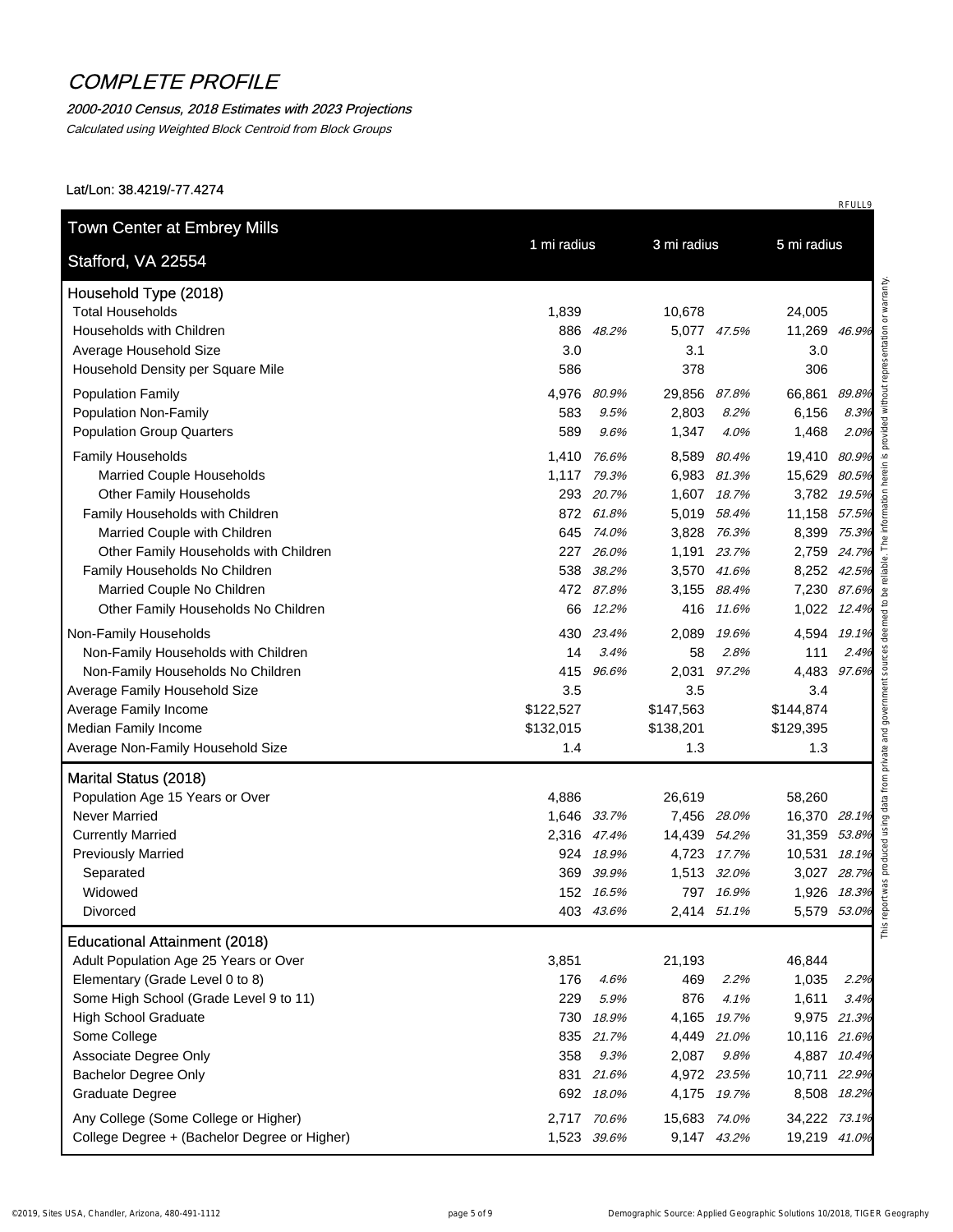### 2000-2010 Census, 2018 Estimates with 2023 Projections

Calculated using Weighted Block Centroid from Block Groups

Lat/Lon: 38.4219/-77.4274

|                                                | 1 mi radius            |              | 3 mi radius |              | 5 mi radius |
|------------------------------------------------|------------------------|--------------|-------------|--------------|-------------|
| Stafford, VA 22554                             |                        |              |             |              |             |
| Housing                                        |                        |              |             |              |             |
| Total Housing Units (2018)                     | 1,879                  | 10,895       |             | 24,525       |             |
| Total Housing Units (2010)                     | 1,169                  | 9,116        |             | 21,108       |             |
| Historical Annual Growth (2010-2018)           | 709<br>7.6%            | 1,779        | 2.4%        | 3,417        | 2.0%        |
| Housing Units Occupied (2018)                  | 1,839 97.9%            | 10,678 98.0% |             | 24,005 97.9% |             |
| <b>Housing Units Owner-Occupied</b>            | 1,407 76.5%            |              | 8,279 77.5% | 18,686 77.8% |             |
| <b>Housing Units Renter-Occupied</b>           | 433 23.5%              |              | 2,400 22.5% | 5,319 22.2%  |             |
| Housing Units Vacant (2018)                    | 39<br>$2.1\%$          | 217          | 2.0%        | 520          | 2.2%        |
| Household Size (2018)                          |                        |              |             |              |             |
| <b>Total Households</b>                        | 1,839                  | 10,678       |             | 24,005       |             |
| 1 Person Households                            | 319 17.3%              |              | 1,595 14.9% | 3,489 14.5%  |             |
| 2 Person Households                            | 496 27.0%              |              | 3,027 28.3% | 6,914 28.8%  |             |
| 3 Person Households                            | 368 20.0%              |              | 2,197 20.6% | 5,057 21.1%  |             |
| 4 Person Households                            | 342 18.6%              |              | 2,087 19.5% | 4,657 19.4%  |             |
| 5 Person Households                            | 175<br>9.5%            | 1,029        | 9.6%        | 2,279        | 9.5%        |
| 6 Person Households                            | 78<br>4.2%             | 437          | 4.1%        | 974          | 4.1%        |
| 7 or More Person Households                    | 62<br>3.3%             | 306          | 2.9%        | 635          | 2.6%        |
| Household Income Distribution (2018)           |                        |              |             |              |             |
| HH Income \$200,000 or More                    | 442 24.0%              |              | 2,494 23.4% | 4,979 20.7%  |             |
| HH Income \$150,000 to \$199,999               | 197 10.7%              |              | 1,561 14.6% | 3,332 13.9%  |             |
| HH Income \$125,000 to \$149,999               | 129<br>7.0%            | 980          | 9.2%        | 2,252        | 9.4%        |
| HH Income \$100,000 to \$124,999               | 191<br>10.4%           |              | 1,290 12.1% | 2,794 11.6%  |             |
| HH Income \$75,000 to \$99,999                 | 15.2%<br>280           |              | 1,360 12.7% | 3,074 12.8%  |             |
| HH Income \$50,000 to \$74,999                 | 295<br>16.0%           | 1,459        | 13.7%       | 3,718 15.5%  |             |
| HH Income \$35,000 to \$49,999                 | 198<br>10.8%           | 830          | 7.8%        | 1,884        | 7.8%        |
| HH Income \$25,000 to \$34,999                 | 60<br>3.2%             | 283          | 2.7%        | 709          | 3.0%        |
| HH Income \$15,000 to \$24,999                 | 43<br>2.3%             | 260          | 2.4%        | 566          | 2.4%        |
| HH Income \$10,000 to \$14,999                 | 3<br>0.2%              | 34           | 0.3%        | 161          | 0.7%        |
| HH Income Under \$10,000                       | $\overline{2}$<br>0.1% | 127          | 1.2%        | 536          | 2.2%        |
| Household Vehicles (2018)                      |                        |              |             |              |             |
| Households 0 Vehicles Available                | 10<br>0.5%             | 65           | 0.6%        | 327          | 1.4%        |
| Households 1 Vehicle Available                 | 370 20.1%              |              | 1,764 16.5% | 4,096 17.1%  |             |
| Households 2 Vehicles Available                | 823 44.7%              |              | 4,848 45.4% | 10,740 44.7% |             |
| Households 3 or More Vehicles Available        | 636 34.6%              |              | 4,001 37.5% | 8,841        | 36.8%       |
| <b>Total Vehicles Available</b>                | 4,226                  | 25,528       |             | 56,503       |             |
| Average Vehicles per Household                 | 2.3                    | 2.4          |             | 2.4          |             |
| Owner-Occupied Household Vehicles              | 3,450 81.6%            | 21,097 82.6% |             | 46,842 82.9% |             |
| Average Vehicles per Owner-Occupied Household  | 2.5                    | 2.5          |             | 2.5          |             |
| Renter-Occupied Household Vehicles             | 776 18.4%              |              | 4,430 17.4% | 9,661 17.1%  |             |
| Average Vehicles per Renter-Occupied Household | 1.8                    | 1.8          |             | 1.8          |             |
| Travel Time (2015)                             |                        |              |             |              |             |
| Worker Base Age 16 years or Over               | 3,099                  | 16,777       |             | 36,356       |             |
| Travel to Work in 14 Minutes or Less           | 538 17.4%              |              | 2,764 16.5% | 6,446 17.7%  |             |
| Travel to Work in 15 to 29 Minutes             | 492 15.9%              |              | 3,567 21.3% | 8,066 22.2%  |             |
| Travel to Work in 30 to 59 Minutes             | 859 27.7%              |              | 5,025 30.0% | 10,551 29.0% |             |
| Travel to Work in 60 Minutes or More           | 590 19.0%              |              | 4,409 26.3% | 9,995 27.5%  |             |
| Work at Home                                   | 201<br>6.5%            | 869          | 5.2%        | 1,806        | 5.0%        |
| Average Minutes Travel to Work                 | 32.5                   | 36.1         |             | 35.5         |             |
|                                                |                        |              |             |              |             |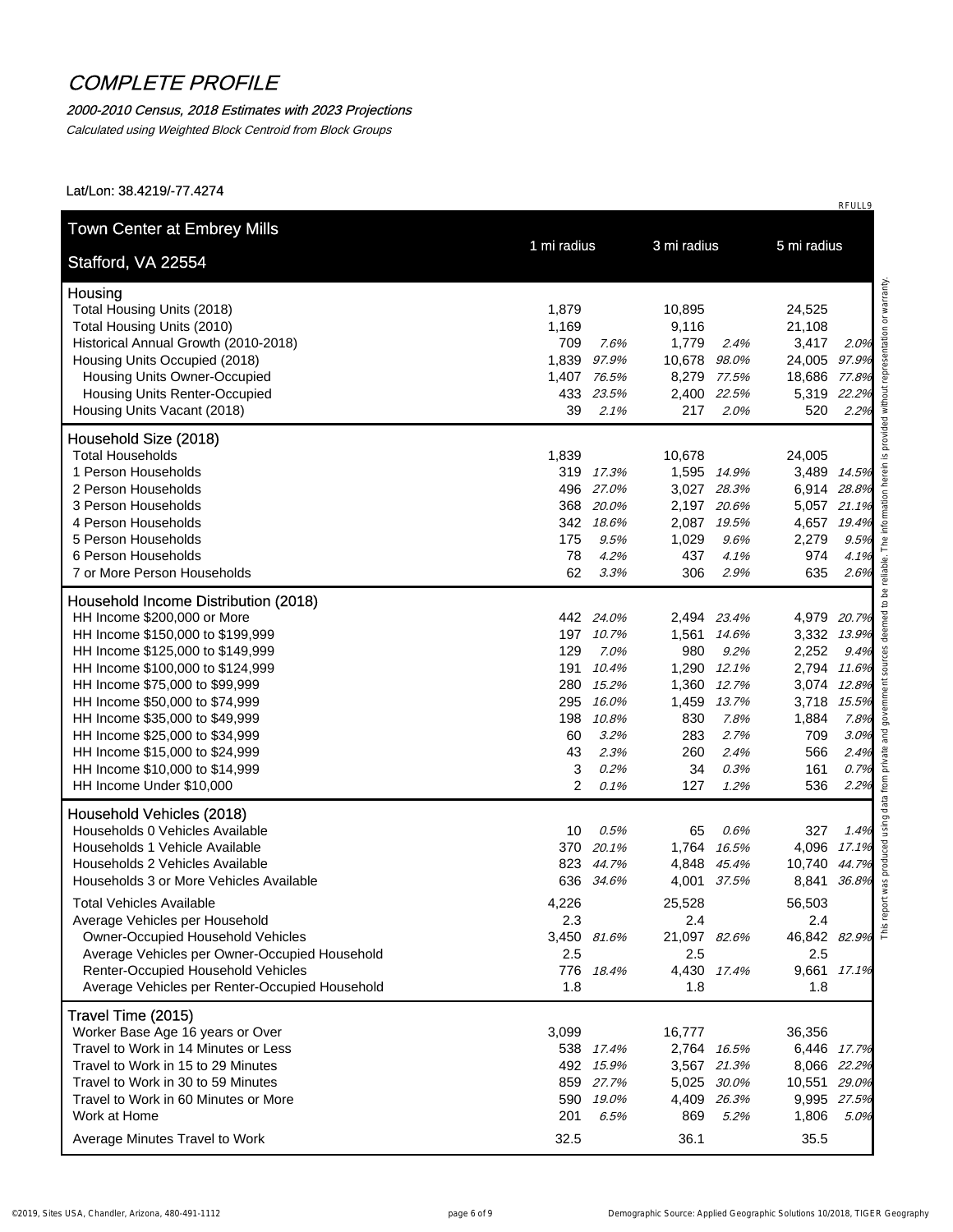#### 2000-2010 Census, 2018 Estimates with 2023 Projections

Calculated using Weighted Block Centroid from Block Groups

| Stafford, VA 22554                                           | 1 mi radius              | 3 mi radius                |                       | 5 mi radius                |               |  |
|--------------------------------------------------------------|--------------------------|----------------------------|-----------------------|----------------------------|---------------|--|
| <b>Transportation To Work (2015)</b>                         |                          |                            |                       |                            |               |  |
| Worker Base Age 16 years or Over                             | 3,099                    | 16,777                     |                       | 36,356                     |               |  |
| Drive to Work Alone                                          | 2,449<br>79.0%           | 12,379                     | 73.8%                 | 27,509                     | 75.7%         |  |
| Drive to Work in Carpool                                     | 11.3%<br>350             | 2,524                      | 15.0%                 | 4,900                      | 13.5%         |  |
| Travel to Work by Public Transportation                      | 67<br>2.1%               | 657                        | 3.9%                  | 1,308                      | 3.6%          |  |
| Drive to Work on Motorcycle                                  | 6<br>0.2%                | 20                         | 0.1%                  | 52                         | 0.1%          |  |
| <b>Bicycle to Work</b>                                       |                          | 6                          | $\tilde{\phantom{a}}$ | $\overline{7}$             |               |  |
| Walk to Work                                                 | 0.8%<br>24               | 283                        | 1.7%                  | 618                        | 1.7%          |  |
| <b>Other Means</b>                                           | 2<br>0.1%                | 40                         | 0.2%                  | 157                        | 0.4%          |  |
| Work at Home                                                 | 201<br>6.5%              | 869                        | 5.2%                  | 1,806                      | 5.0%          |  |
| Daytime Demographics (2018)                                  |                          |                            |                       |                            |               |  |
| <b>Total Businesses</b>                                      | 148                      | 777                        |                       | 1,892                      |               |  |
| <b>Total Employees</b>                                       | 1,531                    | 9,104                      |                       | 19,505                     |               |  |
| <b>Company Headquarter Businesses</b>                        |                          | $\mathbf{1}$               | 0.1%                  | 1                          | 0.1%          |  |
| Company Headquarter Employees                                |                          | 300                        | 3.3%                  | 308                        | 1.6%          |  |
| <b>Employee Population per Business</b>                      | 10.4 to 1                | 11.7 to 1                  |                       | 10.3 to 1                  |               |  |
| <b>Residential Population per Business</b>                   | 41.6 to 1                | 43.8 to 1                  |                       | 39.4 to 1                  |               |  |
| Adj. Daytime Demographics Age 16 Years or Over               | 3,405                    | 17,884                     |                       | 38,034                     |               |  |
| <b>Labor Force</b>                                           |                          |                            |                       |                            |               |  |
| Labor Population Age 16 Years or Over (2018)                 | 4,789                    | 26,025                     |                       | 56,989                     |               |  |
| Labor Force Total Males (2018)                               | 2,608 54.5%              | 13,392 51.5%               |                       | 28,628 50.2%               |               |  |
| Male Civilian Employed                                       | 1,547 59.3%              | 8,796 65.7%                |                       | 19,273                     | 67.3%         |  |
| Male Civilian Unemployed                                     | 41<br>1.6%               | 249                        | 1.9%                  | 674                        | 2.4%          |  |
| Males in Armed Forces                                        | 112<br>4.3%              | 710                        | 5.3%                  | 1,501                      | 5.2%          |  |
| Males Not in Labor Force                                     | 908<br>34.8%             | 3,637 27.2%                |                       | 7,180                      | 25.1%         |  |
| Labor Force Total Females (2018)                             | 2,181 45.5%              | 12,633                     | 48.5%                 | 28,361                     | 49.8%         |  |
| Female Civilian Employed                                     | 1,239<br>56.8%           | 7,671                      | 60.7%                 | 17,575                     | 62.0%         |  |
| Female Civilian Unemployed<br><b>Females in Armed Forces</b> | 19<br>0.9%<br>17         | 153                        | 1.2%                  | 422                        | 1.5%          |  |
| Females Not in Labor Force                                   | 0.8%<br>906<br>41.5%     | 68<br>4,741                | 0.5%<br>37.5%         | 112<br>10,253              | 0.4%<br>36.2% |  |
| <b>Unemployment Rate</b>                                     | 1.2%                     |                            | 1.5%                  |                            | 1.9%          |  |
|                                                              |                          |                            |                       |                            |               |  |
| Labor Force Growth (2010-2018)                               | 126<br>4.7%              | -154                       | $-0.9\%$              | -19                        | $-0.1\%$      |  |
| Male Labor Force Growth (2010-2018)                          | 32<br>2.1%               | -76                        | $-0.9%$               | $-3$                       |               |  |
| Female Labor Force Growth (2010-2018)                        | 93<br>8.1%               |                            | $-78 - 1.0\%$         |                            | $-16 - 0.1%$  |  |
| Occupation (2015)                                            |                          |                            |                       |                            |               |  |
| Occupation Population Age 16 Years or Over                   | 2,660                    | 16,621                     |                       | 36,866                     |               |  |
| <b>Occupation Total Males</b>                                | 1,514 56.9%              | 8,872 53.4%                |                       | 19,276 52.3%               |               |  |
| <b>Occupation Total Females</b>                              | 1,146 43.1%              | 7,749 46.6%                |                       | 17,590 47.7%               |               |  |
| Management, Business, Financial Operations                   | 611 23.0%                | 3,943 23.7%                |                       | 8,652 23.5%                |               |  |
| Professional, Related<br>Service                             | 788 29.6%<br>348 13.1%   | 4,660 28.0%<br>2,045 12.3% |                       | 9,924 26.9%<br>4,624 12.5% |               |  |
| Sales, Office                                                | 619 23.2%                | 4,049 24.4%                |                       | 9,233 25.0%                |               |  |
| Farming, Fishing, Forestry                                   | 1<br>$\blacksquare$      | 4                          |                       | 31                         | 0.1%          |  |
| Construction, Extraction, Maintenance                        | 188<br>7.1%              | 1,215                      | 7.3%                  | 2,578                      | 7.0%          |  |
| Production, Transport, Material Moving                       | 107<br>4.0%              | 705                        | 4.2%                  | 1,825                      | 5.0%          |  |
| <b>White Collar Workers</b>                                  |                          | 12,652 76.1%               |                       |                            |               |  |
| <b>Blue Collar Workers</b>                                   | 2,017 75.8%<br>643 24.2% |                            |                       | 27,809 75.4%               |               |  |
|                                                              |                          | 3,969 23.9%                |                       | 9,057 24.6%                |               |  |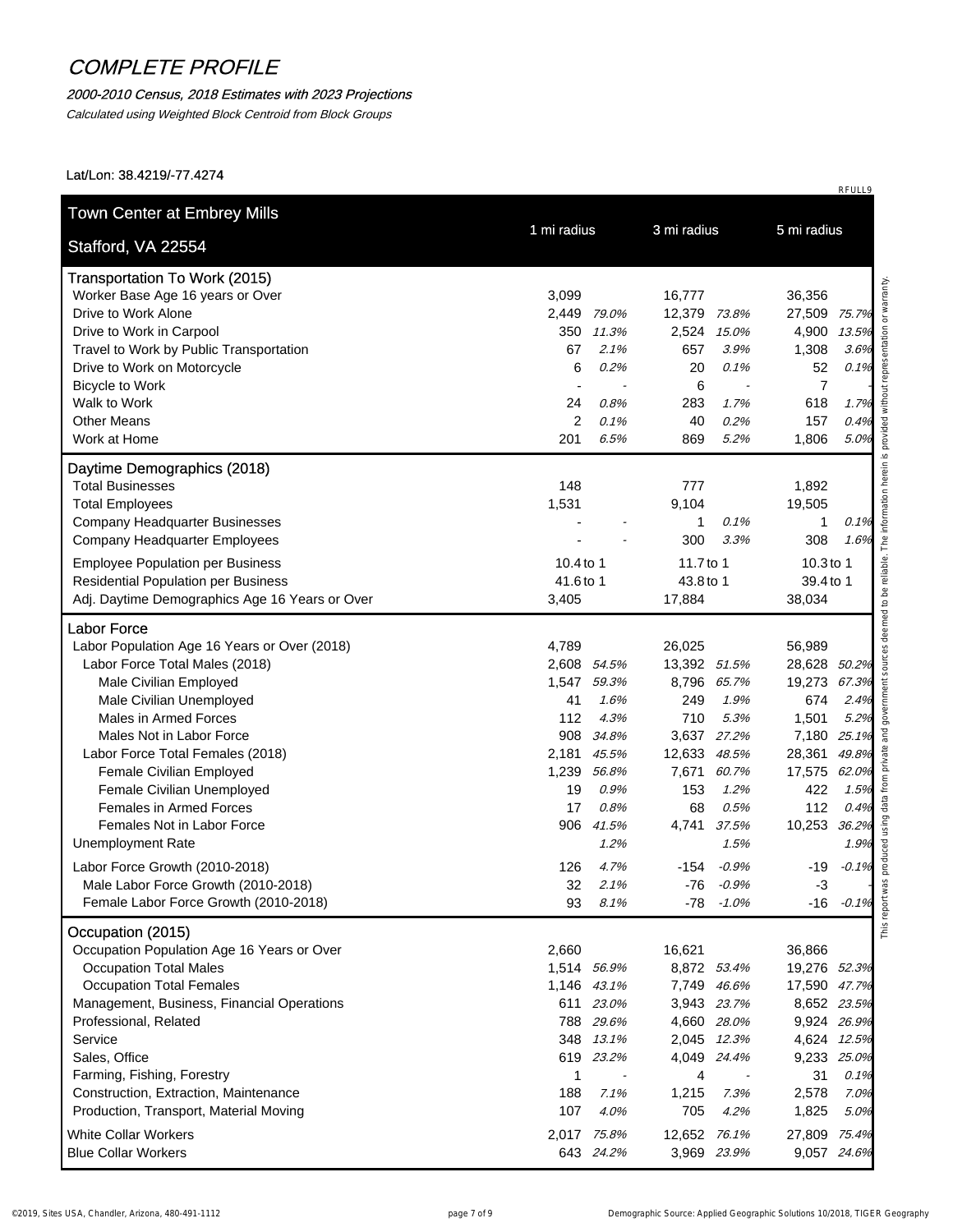#### 2000-2010 Census, 2018 Estimates with 2023 Projections

Calculated using Weighted Block Centroid from Block Groups

| Stafford, VA 22554                                              | 1 mi radius          |       | 3 mi radius      |             | 5 mi radius  |       |
|-----------------------------------------------------------------|----------------------|-------|------------------|-------------|--------------|-------|
| Units In Structure (2015)                                       |                      |       |                  |             |              |       |
| <b>Total Units</b>                                              | 1,094                |       | 8,688            |             | 20,160       |       |
| 1 Detached Unit                                                 | 1,316                | 120.3 |                  | 8,030 92.4% | 17,584 87.2% |       |
| 1 Attached Unit                                                 | 381                  | 34.9% | 1,734            | 20.0%       | 4,116 20.4%  |       |
| 2 Units                                                         | 2                    | 0.2%  | 19               | 0.2%        | 42           | 0.2%  |
| 3 to 4 Units                                                    | 12                   | 1.1%  | 71               | 0.8%        | 129          | 0.6%  |
| 5 to 9 Units                                                    | 27                   | 2.4%  | 236              | 2.7%        | 548          | 2.7%  |
| 10 to 19 Units                                                  | 42                   | 3.8%  | 457              | 5.3%        | 766          | 3.8%  |
| 20 to 49 Units                                                  | $\mathbf{1}$         | 0.1%  | 49               | 0.6%        | 105          | 0.5%  |
| 50 or More Units                                                | 14                   | 1.3%  | 81               | 0.9%        | 159          | 0.8%  |
| Mobile Home or Trailer                                          | 51                   | 4.6%  | 106              | 1.2%        | 596          | 3.0%  |
| <b>Other Structure</b>                                          |                      |       |                  |             |              |       |
| Homes Built By Year (2015)                                      |                      |       |                  |             |              |       |
| Homes Built 2014 or later                                       | 184 16.8%            |       | 358              | 4.1%        | 671          | 3.3%  |
| Homes Built 2010 to 2013                                        | 101                  | 9.2%  | 631              | 7.3%        | 1,532        | 7.6%  |
| Homes Built 2000 to 2009                                        | 546                  | 49.9% | 2,797            | 32.2%       | 5,736 28.5%  |       |
| Homes Built 1990 to 1999                                        | 437                  | 40.0% |                  | 3,620 41.7% | 7,511 37.3%  |       |
| Homes Built 1980 to 1989                                        | 151                  | 13.8% |                  | 1,664 19.2% | 4,616 22.9%  |       |
| Homes Built 1970 to 1979                                        | 306                  | 28.0% |                  | 1,156 13.3% | 2,707 13.4%  |       |
| Homes Built 1960 to 1969                                        | $\overline{7}$       | 0.7%  | 161              | 1.9%        | 354          | 1.8%  |
| Homes Built 1950 to 1959                                        | 73                   | 6.7%  | 222              | 2.6%        | 409          | 2.0%  |
| Homes Built 1940 to 1949                                        | 12                   | 1.1%  | 81               | 0.9%        | 237          | 1.2%  |
| Homes Built Before 1939                                         | 4                    | 0.3%  | 91               | 1.0%        | 272          | 1.3%  |
| Median Age of Homes                                             | $21.9$ yrs           |       | 22.9 yrs         |             | $23.9$ yrs   |       |
| Home Values (2015)                                              |                      |       |                  |             |              |       |
| Owner Specified Housing Units                                   | 763                  |       | 6,483            |             | 15,456       |       |
| Home Values \$1,000,000 or More                                 | 9                    | 1.2%  | 46               | 0.7%        | 94           | 0.6%  |
| Home Values \$750,000 to \$999,999                              | 10                   | 1.2%  | 41               | 0.6%        | 198          | 1.3%  |
| Home Values \$500,000 to \$749,999                              | 253                  | 33.2% | 1,049            | 16.2%       | 2,109        | 13.6% |
| Home Values \$400,000 to \$499,999                              | 371                  | 48.7% | 1,819            | 28.1%       | 2,645        | 17.1% |
| Home Values \$300,000 to \$399,999                              | 304                  | 39.9% |                  | 2,480 38.3% | 5,692 36.8%  |       |
| Home Values \$250,000 to \$299,999                              | 143 18.7%            |       |                  | 1,127 17.4% | 2,913 18.8%  |       |
| Home Values \$200,000 to \$249,999                              | 163 21.4%            |       |                  | 875 13.5%   | 2,465 16.0%  |       |
| Home Values \$175,000 to \$199,999                              | 30                   | 3.9%  | 295              | 4.6%        | 669          | 4.3%  |
| Home Values \$150,000 to \$174,999                              | 61                   | 7.9%  | 198              | 3.1%        | 570          | 3.7%  |
| Home Values \$125,000 to \$149,999                              | 15                   | 2.0%  | 112              | 1.7%        | 389          | 2.5%  |
| Home Values \$100,000 to \$124,999                              | 18                   | 2.3%  | 99               | 1.5%        | 230          | 1.5%  |
| Home Values \$90,000 to \$99,999                                | $\overline{2}$       | 0.3%  | 9                | 0.1%        | 28           | 0.2%  |
| Home Values \$80,000 to \$89,999                                |                      |       | $\mathbf 1$      |             | 12           | 0.1%  |
| Home Values \$70,000 to \$79,999                                |                      |       | $\blacksquare$   |             | 75           | 0.5%  |
| Home Values \$60,000 to \$69,999                                | 15                   | 1.9%  | 22               | 0.3%        | 69           | 0.4%  |
| Home Values \$50,000 to \$59,999                                |                      |       | $\boldsymbol{2}$ |             | 8            |       |
| Home Values \$35,000 to \$49,999                                |                      |       | 27               | 0.4%        | 58           | 0.4%  |
| Home Values \$25,000 to \$34,999                                | 1                    | 0.2%  | 6                | 0.1%        | 176          | 1.1%  |
| Home Values \$10,000 to \$24,999                                | 19                   | 2.5%  | 49               | 0.8%        | 157          | 1.0%  |
|                                                                 | 32                   | 4.1%  | 114              | 1.8%        | 169          | 1.1%  |
| Home Values Under \$10,000                                      |                      |       | \$356,667        |             | \$333,993    |       |
| Owner-Occupied Median Home Value<br>Renter-Occupied Median Rent | \$376,740<br>\$1,226 |       | \$1,372          |             | \$1,387      |       |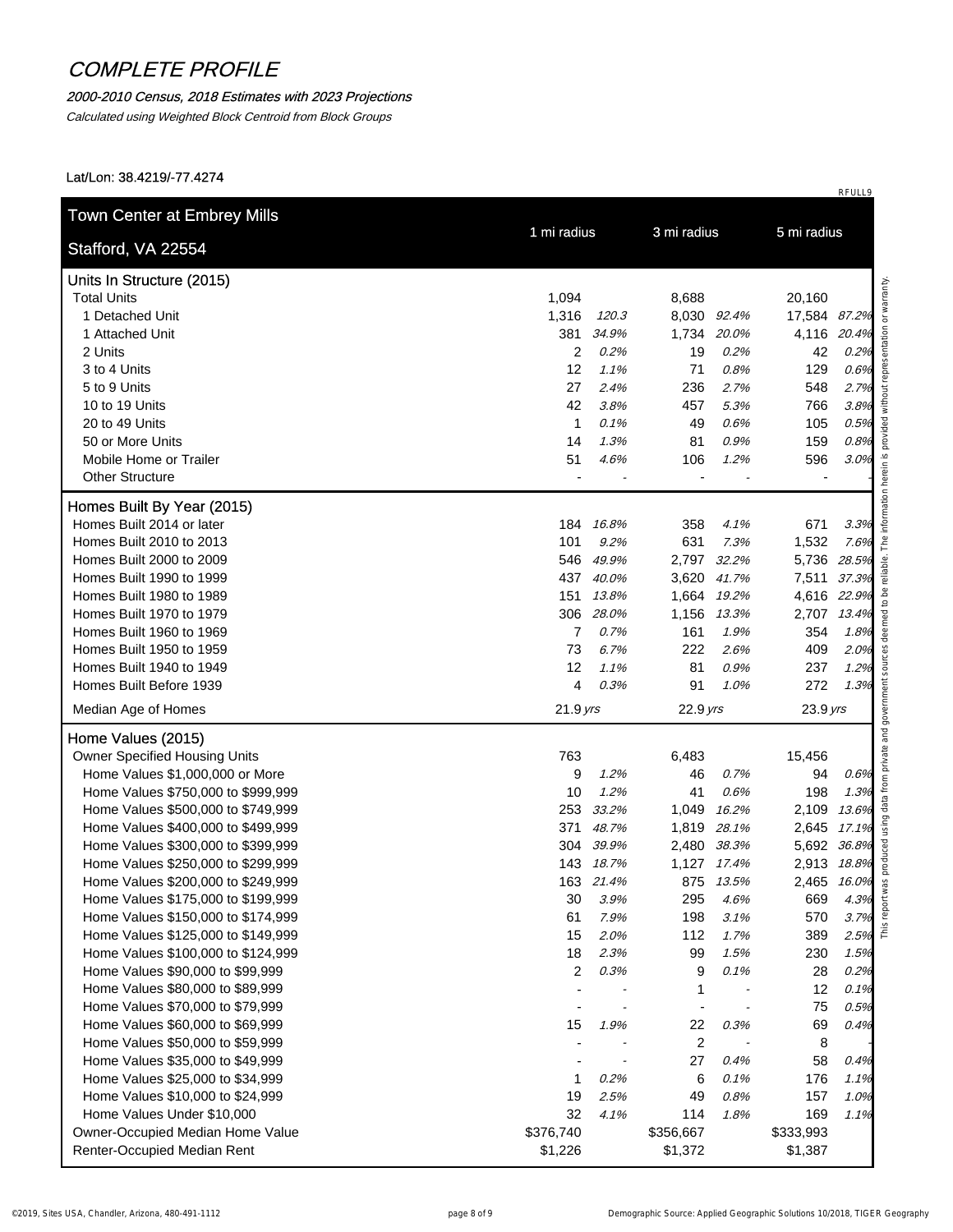#### 2000-2010 Census, 2018 Estimates with 2023 Projections

Calculated using Weighted Block Centroid from Block Groups

Lat/Lon: 38.4219/-77.4274

| Stafford, VA 22554                              |                  |               |               |             |                             |      |
|-------------------------------------------------|------------------|---------------|---------------|-------------|-----------------------------|------|
| <b>Total Annual Consumer Expenditure (2018)</b> |                  |               |               |             |                             |      |
| <b>Total Household Expenditure</b>              | \$133 M          |               | \$918 M       |             | \$2.06 B                    |      |
| <b>Total Non-Retail Expenditure</b>             | \$70.6 M         |               | \$490 M       |             | \$1.10 B                    |      |
| <b>Total Retail Expenditure</b>                 | \$62.5 M         |               | \$428 M       |             | \$965 M                     |      |
| Apparel                                         | \$4.74 M         |               | \$32.8 M      |             | \$73.5 M                    |      |
| Contributions                                   | \$7.01 M         |               | \$50.1 M      |             | \$110 M                     |      |
| Education                                       | \$5.81 M         |               | \$41.8 M      |             | \$92.3 M                    |      |
| Entertainment                                   | \$7.62 M         |               | \$52.7 M      |             | \$118 M                     |      |
| Food and Beverages                              | \$18.7 M         |               | \$127 M       |             | \$288 M                     |      |
| Furnishings and Equipment                       | \$4.83 M         |               | \$33.5 M      |             | \$74.9 M                    |      |
| Gifts                                           | \$3.74 M         |               | \$26.6 M      |             | \$58.9 M                    |      |
| <b>Health Care</b>                              | \$9.70 M         |               | \$65.8 M      |             | \$149 M                     |      |
| <b>Household Operations</b>                     | \$4.30 M         |               | \$30.3 M      |             | \$67.3 M                    |      |
| Miscellaneous Expenses                          | \$1.86 M         |               | \$12.7 M      |             | \$28.7 M                    |      |
| <b>Personal Care</b>                            | \$1.71 M         |               | \$11.7 M      |             | \$26.4 M                    |      |
| Personal Insurance                              | \$1.14 M         |               | \$8.06 M      |             | \$17.9 M                    |      |
| Reading                                         | \$295K           |               | \$2.04 M      |             | \$4.58 M                    |      |
| Shelter                                         | \$27.5 M         |               | \$191 M       |             | \$428 M                     |      |
| Tobacco                                         | \$658K           |               | \$4.30 M      |             | \$9.91 M                    |      |
| Transportation                                  | \$24.3 M         |               | \$165 M       |             | \$373 M                     |      |
| <b>Utilities</b>                                | \$9.20 M         |               | \$62.2 M      |             | \$141 M                     |      |
| Monthly Household Consumer Expenditure (2018)   |                  |               |               |             |                             |      |
| <b>Total Household Expenditure</b>              | \$6,029          |               | \$7,164       |             | \$7,157                     |      |
| <b>Total Non-Retail Expenditure</b>             | \$3,196 53.0%    |               | \$3,823 53.4% |             | \$3,808 53.2%               |      |
| <b>Total Retail Expenditures</b>                | \$2,832 47.0%    |               | \$3,341       | 46.6%       | \$3,349 46.8%               |      |
|                                                 |                  |               |               |             |                             |      |
| Apparel                                         | \$215            | 3.6%          | \$256         | 3.6%        | \$255                       | 3.6% |
| Contributions                                   | \$318            | 5.3%          | \$391         | 5.5%        | \$383                       | 5.3% |
| Education                                       | \$263            | 4.4%          | \$326         | 4.6%        | \$320                       | 4.5% |
| Entertainment                                   | \$345            | 5.7%          | \$411         | 5.7%        | \$410                       | 5.7% |
| Food and Beverages                              | \$846 14.0%      |               |               | \$995 13.9% | \$999 14.0%                 |      |
| Furnishings and Equipment                       | \$219            | 3.6%          | \$262         | 3.7%        | \$260                       | 3.6% |
| Gifts                                           | \$170            | 2.8%          | \$208         | 2.9%        | \$205                       | 2.9% |
| <b>Health Care</b>                              | \$439            | 7.3%          | \$513         | 7.2%        | \$517                       | 7.2% |
| <b>Household Operations</b>                     | \$195            | 3.2%          | \$237         | 3.3%        | \$234                       | 3.3% |
| Miscellaneous Expenses                          | \$84             | 1.4%          | \$99          | 1.4%        | \$99                        | 1.4% |
| Personal Care                                   | \$77             | 1.3%          | \$92          | 1.3%        | \$92                        | 1.3% |
| Personal Insurance                              | \$52             | 0.9%          | \$63          | 0.9%        | \$62                        | 0.9% |
| Reading                                         | \$13             | 0.2%          | \$16          | 0.2%        | \$16                        | 0.2% |
| Shelter                                         | \$1,246 20.7%    |               | \$1,487 20.8% |             | \$1,485 20.7%               |      |
| Tobacco                                         | \$30             | 0.5%          | \$34          | 0.5%        | \$34                        | 0.5% |
| Transportation                                  | \$1,101<br>\$417 | 18.3%<br>6.9% | \$1,290       | 18.0%       | \$1,296 18.1%<br>\$489 6.8% |      |
| <b>Utilities</b>                                |                  |               | \$485         | 6.8%        |                             |      |